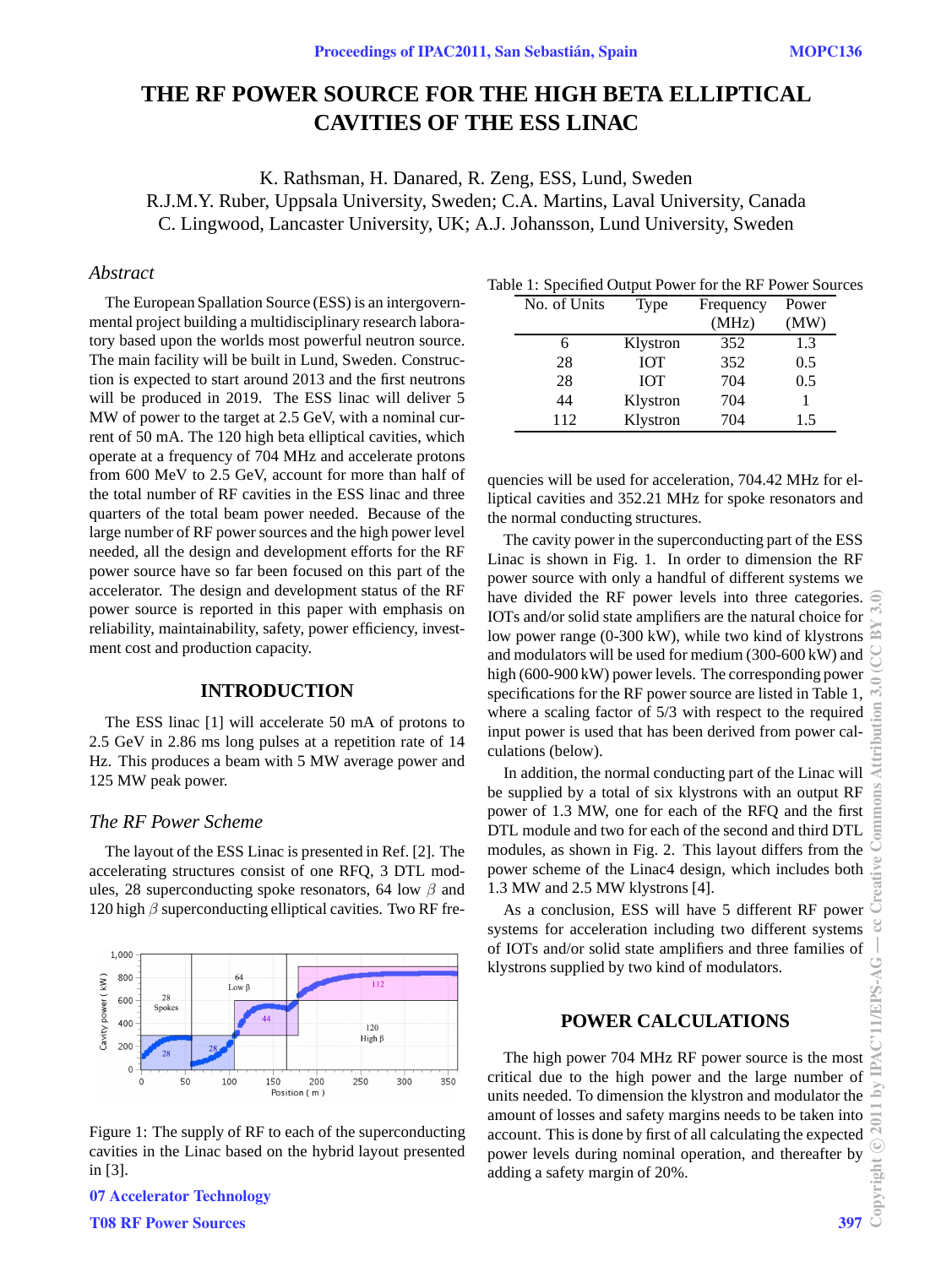

Figure 2: Layout of the RF power system for acceleration. Circles and squares represent klystrons respective modulators, while triangle represent IOT / Solid state amplifiers.

## *Nominal Values*

The maximum RF power delivered to the high beta elliptical cavities is 0.9 MW. It is assumed that the coupler impedance is perfectly matched to the 50 mA beam load.

The power loss in the RF distribution system, i.e., RF wave guides, circulators, bends, flanges and bellows, is estimated to 5%. This might be an underestimate since we have not considered reflections due to mismatches. Nevertheless, the power loss due to mismatches is assumed to be small on an average.

In order to facilitate the control of the phase and the amplitude of the fields in the cavities, the klystrons are typically run far below saturation in a linear region of operation, which leads to a reduced power efficiency. Linearization techniques as well as the usage of piezo tuners are anticipated to avoid excess power margins [5]. To improve the performance of the LLRF system further the klystron modulator will have to generate a high quality pulse with a 99.98% pulse to pulse stability and low voltage ripple. The LLRF system cannot effectively compensate for high frequency (>1 kHz) noise with PI feedback controller, and the high frequency ripple in modulator shall therefore be well below 0.1% of the peak voltage. On the other hand, a low frequency (<100 Hz) variation and droop can be compensated, however at the cost of increased margin for regulation. Typically 2% additional power is required per 1% error in voltage and therefore the slow frequency variations shall be below 3% and preferably lower. Detailed information on the ESS klystron modulator is given in Ref. [6].

Taking into account the 5% power loss in the distribution system and a 20% margin for LLRF regulation, the required nominal peak power delivered by the klystron at saturation is given by

$$
p_k = \frac{0.9 \text{ MW}}{0.95 \times 0.8} = 1.2 \text{ MW}
$$

The klystron efficiency should be as high as possible, without affecting lifetime and stability of the klystron. With a perveance

$$
K = 0.55 \,\mu\text{AV}^{-3/2}
$$

a 65% efficiency is plausible. The nominal beam power, which has to be supplied by the modulator, is then given by

$$
p_m = \frac{1.2 \text{ MW}}{0.65} = 1.8 \text{ MW}
$$

The beam perveance then gives the required nominal cathode voltage  $U$  as

$$
U = \left(\frac{p_m}{K}\right)^{2/5} = 102 \text{ kV}
$$

#### *Specified Values*

The RF power source will be optimized for the nominal values. However by dimensioning klystrons and modulators to deliver 20% extra power we will be able to increase the power if necessary. In addition the reliability improves. With the additional power margin the specified maximum output peak power by the klystron is 1.5 MW. The klystron modulator, in its turn, needs to supply a maximum of 2.3 MW in peak power, which corresponds to a cathode voltage of 113 kV.

#### *RF Power Efficiency*

The beam pulse repetition rate at ESS is 14 Hz with a beam pulse length of 2.86 ms, which corresponds to a beam duty factor of 4%.

For a modulator with a pulse transformer the expected rise time is 200  $\mu$ s that together with 400  $\mu$ s to fill the cavity result in a total pulse length of  $\tau = 3.5$  ms. This corresponds to an RF duty factor equal to

$$
D=14\:\mathrm{Hz}\cdot 3.5\:\mathrm{ms}=4.9\%
$$

Therefore, the klystron modulator will be dimensioned for an average output power of

$$
4.9\%\cdot2.3\,\mathrm{MW}=113\:\mathrm{kW}
$$

Taking into account 90% power efficiency for the klystron modulator the nominal power consumption can be calculated as

$$
4.9\% \cdot 1.8 \text{ MW}/90\% = 100 \text{ kW}
$$

In relation to the RF power delivered to the power coupler

$$
4\% \cdot 0.9 \text{ MW} = 36 \text{ kW}
$$

we can estimate the power efficiency for the high beta elliptical section to be roughly 30% if we also take into account

07 Accelerator Technology